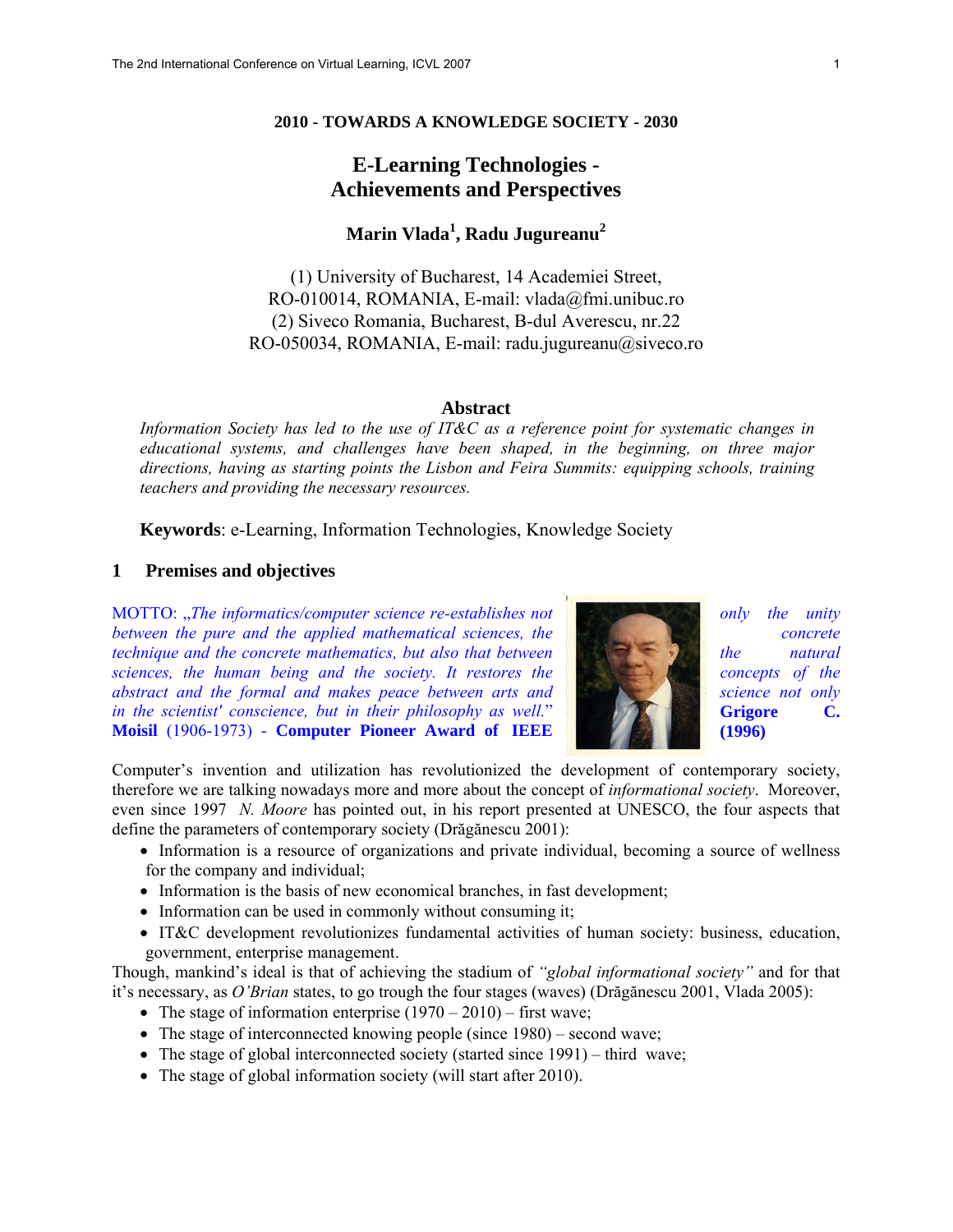This ideal is in fact man's desire of *knowing* as much as possible. Because of that the fundamental terms which define the paradigm of contemporary society become, naturally, *information, knowledge and computer communication.* 

 As a science, Informatics (*Computer Sciences*) is characterized by the most spectacular evolutions in its impact upon man's activity. Computer has technologies man hasn't even dreamed about. Although, through time, the use of computer has sometimes been seen reticently, today most people are convinced of the performances and utility of the computer in all areas of activity. Nowadays, even since primary school pupils find out about the impact of computer in their life. Out of these reasons, educational systems of countries are conceived to implement development strategies oriented towards computer utilization, not only for beginner, but also in its continuous usage. In the beginning of the  $21<sup>st</sup>$ century can be stated that *information and knowledge* were the basis of scientific, technological, economical, social, cultural (and so on) process/events.

The professor Roger *E. Bohn* shows that it is important now to understand *technological knowledge,* in specific, knowledge about the way of producing goods and services. Knowledge is addicted to the learning process. Also it is worth remembering Bohn's formulation of the learning concept: *"Learning is evolution of knowledge over time"* (Bohn 1998).

Today, by the appearance of different *technologies, operating systems, programming languages, specialized programs* etc, it is used the expression "*Information technologies and communications*" (IT&C) which includes a great variety of information processing and a great utility of this processing in all areas of activity. Still, at every level of human society development had always been substantiation on *information. Information* is a primary form of *knowledge* attainment. We mention the following moments from the significant examples: **the ABACUS** (3000 B.Ch.), **the paper** (50 B.Ch.); **the newspaper** (1700); **the telegraph** (1837); **the photography** (1839); **the telephone** (1876); **the electricity** (1882); **the tabulator** (1890); **the film** (1891); **radio - television** (1920-1936); **the robot** (1921); **the transistor**  (1947); **the graphic display** (1953); **the microprocessor** (1971); **Web technology and Internet** (1991). All these moments have contributed at a better utilization of information in society and at increasing levels of knowledge and human wellness (Drăgănescu 2001, Vlada 2005).

 The explosive development of *software* and *hardware technologies* has made possible for *informatics technologies* and *Internet services* to be used in all areas of activity today: education, research, economy, health, commerce, tourism, business, defence etc. Applications for financial on-line transactions, on-line commerce, multimedia on-line services, e-Learning, on-line magazines, electronic libraries, services of information search on the network etc have been developed. Today, the economical aspects of a company are related to the great potential of WEB technologies, and the educational system of a country cannot ignore the impact of these technologies towards the objectives followed by education. *Web site* represents more and more a determinant aspect of any activity/business. The WEB is one of the most important communication/knowledge tools that a company / firm / institution / organization has, demanding however a series of investments that cannot be done if only cheap solutions are considered.

### **2 Knowledge Society, e-Learning and Educational Software**

#### MOTTO: "Learning is evolution of knowledge over time." **Roger E. Bohn**

utilization. The complexity of efficiency and activity

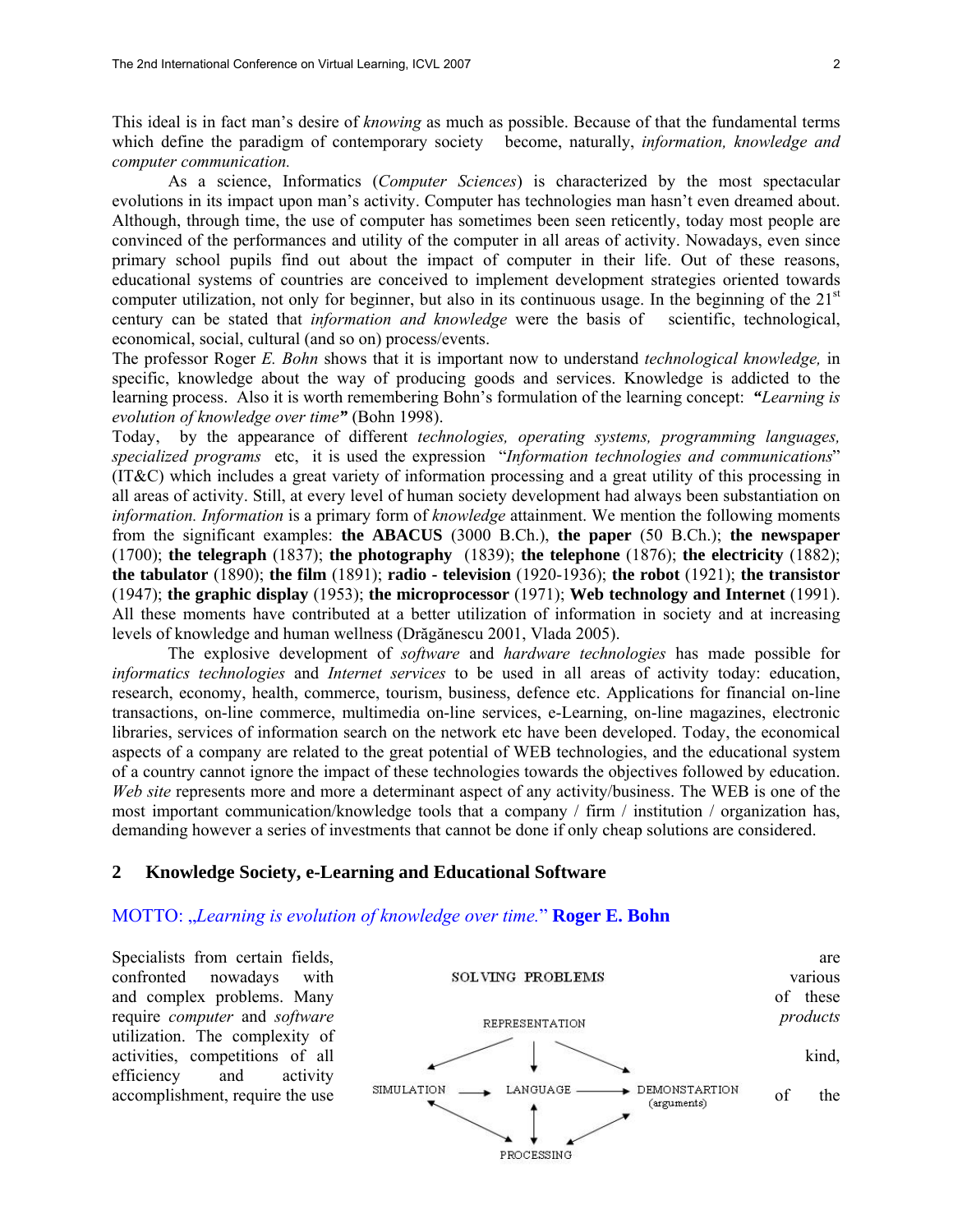most preferment hardware and software products. It is noticed the explosion of tools and methods given by *Information technologies and communications* (IT&C), by peripheral equipments with various functions. Research, development and innovation programs are in a larger number every day and results are seen right away. In the same time, *continuous improvement*, knowing and using new knowledge from the activity area must be major desires for every specialist. And under this aspect, Informatics and Information Technologies and Communication, offer *e-Learning* technologies and *educational Software.* 

In the new global context of competition based on scientific-technological innovation, the European Union Council elaborated the program *"European Research Area"*, launched in 2002. This program consists in forming the basis of a new free internal market for innovation. In the way of achieving this goal there is a series of barriers regarding free and efficient fulfillment of innovating transfer process. According to that, E.U. wants to eliminate the fact of remaining behind Japan and U.S.A. Although E.U. is a major research force, it isn't doing so well in transferring the science results in economical innovation and performance. To eliminate the difference in the key area of innovation, E.U. has launched "*The Lisbon Strategy 2000*" which has as primary strategic goal that in the perspective of the year 2010, E.U. to become "the most competitive and *dynamic economy based on knowledge* in the world, capable of a lasting economical growth that offers more and better jobs, and a big social cohesion."

Building an informational society (that will represent the passing on to the society of knowledge) cannot be done without research and investment projects, in the IT&C area as well as in education. The final desideratum being *competence*, there is no technology, no theory, no approach that can eliminate or neglect the *professor-pupil/student relationship.* All of those will be efficient and convenient tools both for professor and for pupil/student. Sometimes, these tools can be unique in regard to the traditional tools in education. *"All what is correct thinking is either mathematics or feasible to be transposed in a mathematical model"* (Grigore C. Moisil). There are some representations that can be reproduced or simulated only by the computer which offers methods and techniques regarding *graphics*, *animation and sound.* For instance, 3-D representations or the evolution of physical, chemical, biological phenomenon, which develop dynamically, can only be *represented or studied using the computer* (Fig. 1). Competence *implies experience in solving problems in a certain area of activity*. *Competence and experience in solving problems* can only be gained if it is always taken into account the interdependence *physical reality-virtual reality,* and if efforts are made to *get new knowledge* for an appropriate knowledge of all aspects regarding *the physical model,* respectively *the virtual model,* aspects determined by the characteristics of the problems that need to be solved in a particular area of activity. For instance, a programmer that creates programs for various problems to be solved has to have technical skills according to the scheme (Fig. 2).



If in the 70's, the predominant expression was that of Information Society (the main pursuit being the realization of a national information system with ideas and trends that refer to an *information society*),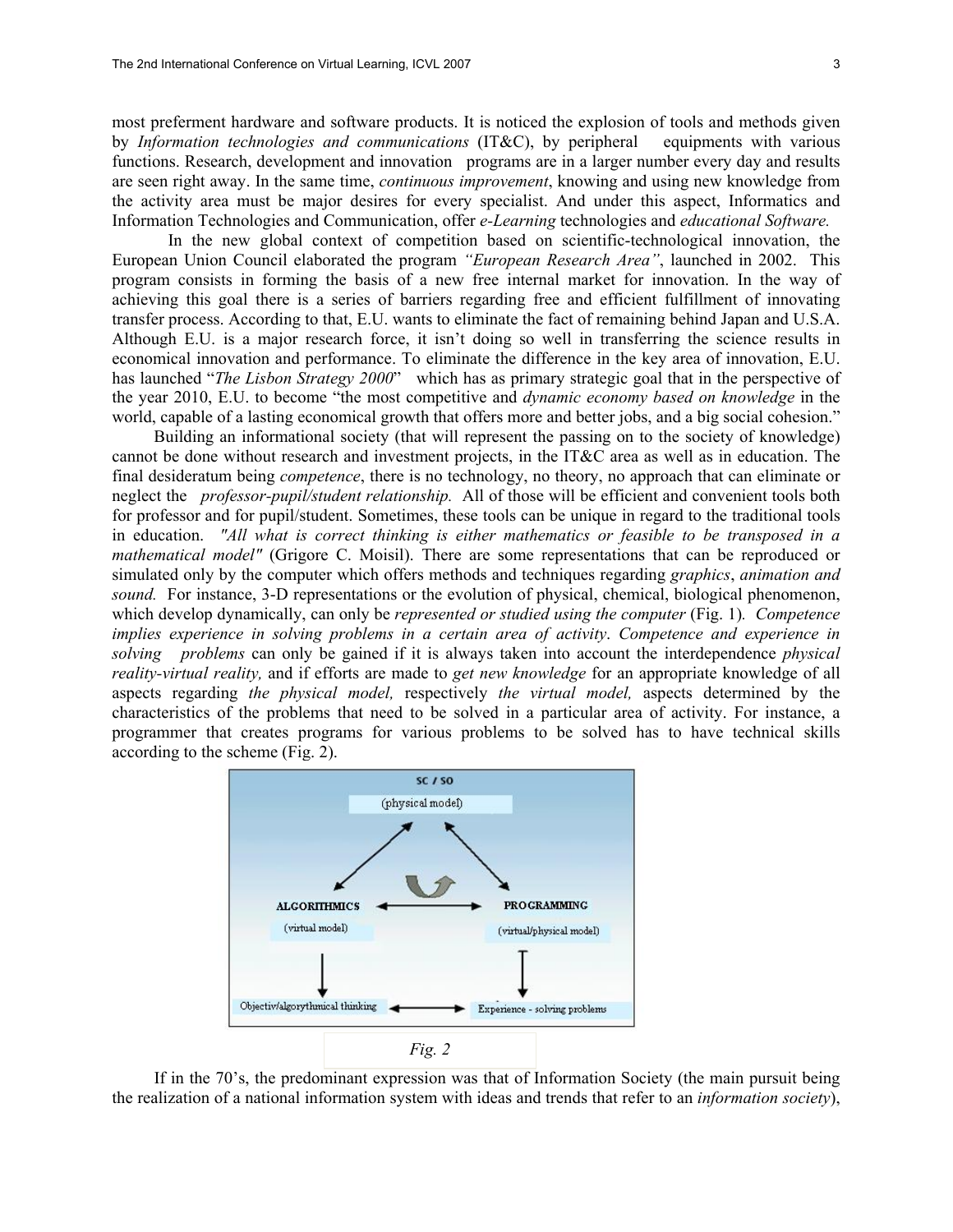gradually, the concept of information society gained ground and became a reality after 1990 as *Internet technologies* propagated. *E-learning technologies* that are spread today are the result of evolution, of pedagogical and psychological methods in education, as well as IT&C technologies (Web, multimedia and communication technologies).

Thereby, using the Internet system, programs of Web products elaboration, audio/video recordings, CD recordings, integrating the results from the graphical area on the computer, have made possible the elaboration of on-line courses, of educational software for various disciplines, of *virtual libraries and campuses*.

In the future there will be platforms based on *management architecture* that use Web services architectures (**XML-**e**X**tensible **M**ark-up **L**anguage). The software and system components will *describe themselves,* meaning that through *a standard protocol* they will be able to be accessed and opened efficiently and conveniently. Lots of old applications will be improved in this way.

*The Internet technologies* development in the last years, has determined the existence of new ways and possibilities of using the computer in all areas of human activity. In particular, in the *education field*  the new technologies offer possibilities that have never been dreamed of 15 years ago. This is due to the development of Informatics and compute systems from the hardware and software point of view. One of the main targets of *modern education* is continuous improvement of *teaching-learning processes* and that is by using the *new multimedia technologies*.

Multimedia technologies allow a close correlation between audio-video effects in making lessons, courses, complex presentations that can be easy to follow, suggestive and mostly to contribute in the assimilation of new knowledge. Unanimously, professors and psychologists consider that learning is a process that implies all aspects of human personality. Regardless of the learning content, from the simplest knowledge to the most complex ones, the entire chain of processes is realized in the purpose of understanding, processing, interpreting and valuing the learned entities.

Virtual Learning (e-Learning and educational software) imposes itself as a very attractive, useful and efficient form of learning, forming and informing. This popularity is based on pupils' / students' free choice: *what to learn, where to learn, when to learn, how much to learn, the learning order, the learning method etc*. Certainly, the elaboration of *software systems* for *e-Learning* is not an easy activity. This kind of systems have to be done by competent persons that will correspond to the modern requirements in the educational area, that's way the most preferment systems are those made by professors, psychologists, pedagogues, IT&C specialists.

What to teach with e-Learning? How much to teach with *computer*? These are few of the questions that need an answer when educational software is conceived and elaborated for pupils, students or different users of these products.

Next, we will analyze *the e-Learning* and *educational software* concepts to eliminate any confusion and determine the objectives of these modern technologies (Vlada 2005, 2004).

**Definition**. *E-Learning includes traditional or modern methods and techniques and by using the IT&C technologies (multimedia processing and asynchronous or synchronous communication), leads the subjects that uses it, to gaining experience in understanding of knowledge and skills in an area of activity.* 

Basically, *e-Learning* offers the convenient and efficient access to the newest information and knowledge, new and efficient teaching, learning and evaluation knowledge's methods, constant training and forming. In the same way, e-Learning is an alternative to constant education in nowadays' or tomorrow's *informational society.* The specific characteristics of e-Learning technologies bring new dimensions in education which can be complementary or alternative than traditional methods in education. These characteristics offer the possibility to organize on-line learning on subjects or themes, while traditional learning is organized on groups/ age classes.

 *The teaching-learning-examination* process gets new dimensions and characteristics through *e-Learning technologies*. The educational system in our country is involved directly and determinant in substantiating and building the informational society.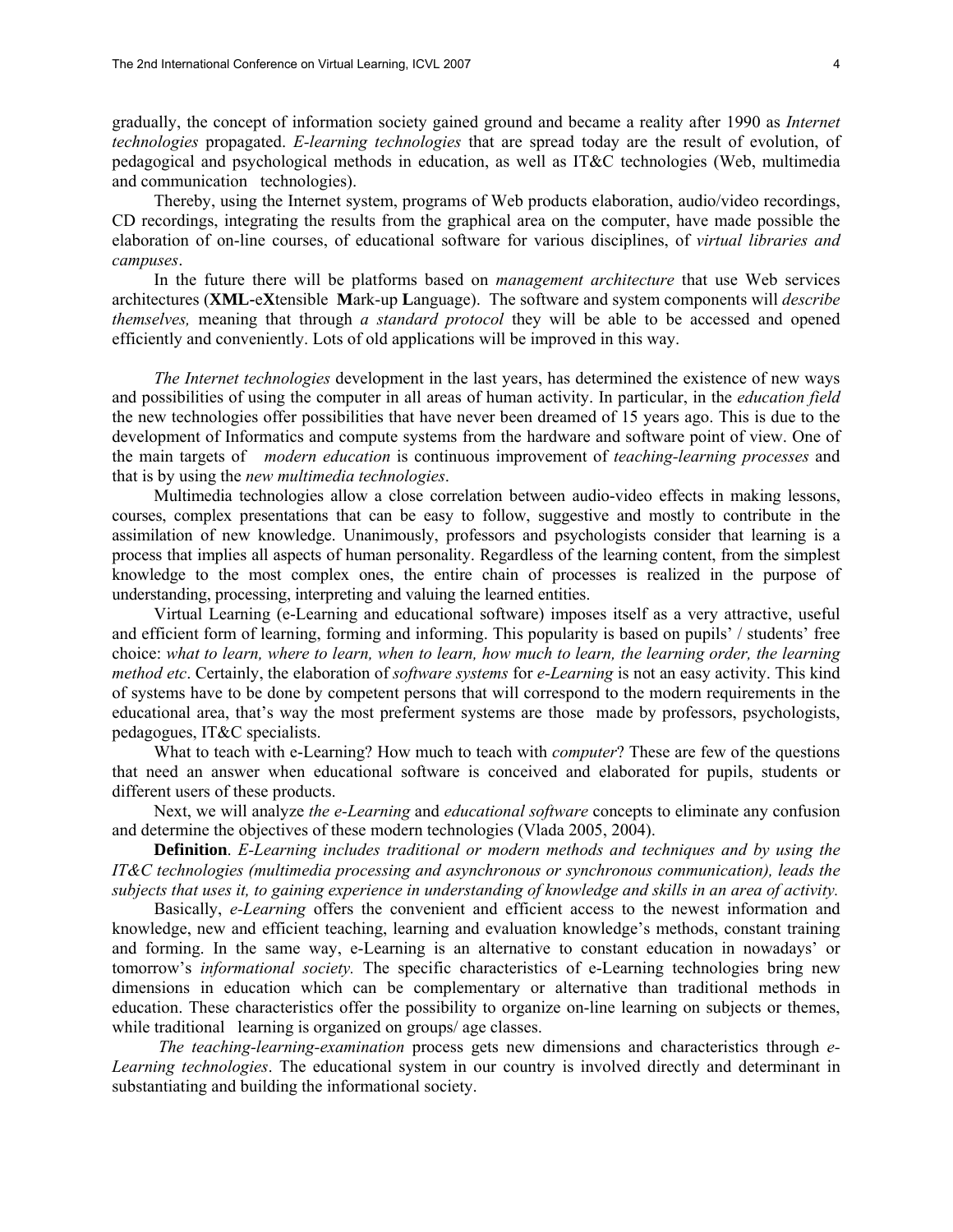An *information society* is born in an environment in which the majority of her members have access to *IT&C technologies* and use informational technologies frequently, for training and professional perfecting, as for personal activities regarding solving economical, social etc problems.

**Definition**. *Educational software stands for any software product in any format (executable or not) that can be used on any computer and represents a subject, a theme, an experiment, a lesson, a course etc, being an alternative or the only solution towards traditional educational methods (blackboard, chalk, etc).*

The verification and evaluation stages of knowledge and skills in gaining adequate competence to the didactic script can be or not implemented in educational software, this depends on the knowledge characteristics corresponding to a didactic discipline. For instance, is the case of Informatics' and IT&C' disciplines which have as base computer utilization in gaining skills. In this case gaining skills must be done after verification and evaluation of assimilated knowledge, as well of skills in correct and efficient computer utilization. All of these must be obtained by presenting the various projects directly on the computer, by the examined one, to prove the examiner professor the grade / level of competence.

 Nowadays, it is desired the transition from an *informational society* to a *society of knowledge*, and that is between the years 2010-2030. The European Programs (FP6, FP7) are conceived and elaborated to achieve this desideratum. If in the 1970s the predominant expression was that of *Informational society*, (the biggest concerned being the making of a national Informational system, with ideas and tendencies aiming for an informational society), on the way the concept of *Informational society* has spread more and more and became a reality after 1990 from the moment that Internet technologies have expanded.

WWW technology (World Wide Web) is the most troubling transformation and expansion for the human society. Electronic mail (E-Mail), electronic/virtual book (E-Book), and *WWW Technology* have determined a global self organization process which is still in full development today. People, organizations, institutions, countries, regions, continents etc also have to organize themselves.

#### **3 Educational Technology**

MOTTO: "*The real environments of nature are governed by languages. The Languages exist not only for communication, but mainly for knowledge.*" **Marin Vlada**

The human society development is done through knowledge and learning. Roger's Bohn formulation for the learning concept *"Learning is evolution of knowledge over time"* is based on development and evolution of information and communication technologies. *Technology-Based Instruction* has a wide meaning, referring to forms of instruction using other places than the traditional class-room. These include computers, television, video devices, stereos (multimedia equipments).

Instruction through computer have been having a great impact in the knowledge area. "*We have to replace education and schools by hyper instruction, which represents not only a form of instruction, free of any constraint but also a world completely free of education constraints. Nations that choose instruction systems that use the newest technologies will be, economically, the most powerful in the 21st century. This new type of study will spread beyond school, beyond the static roles of professor and student and beyond school years. Intelligent ways of instruction, interactive hypermedia systems, intelligent and biomedical technologies, the infrastructure of communications that allow access to knowledge in any moment and place, represent the four key components of hyper instruction technology. The impact of HL revolution (Hyper Learning) will include access to instruction through education at distance, to intelligent ways of instruction that adapt learning characteristics to particular situations, access to instruction of people of all ages and levels."* (Lewis Perelman, 1996).

A system for education management (LMS - *Learning Management System*) is a system of software applications that allow on-line organization of education (Lăculeanu 2006). This kind of applications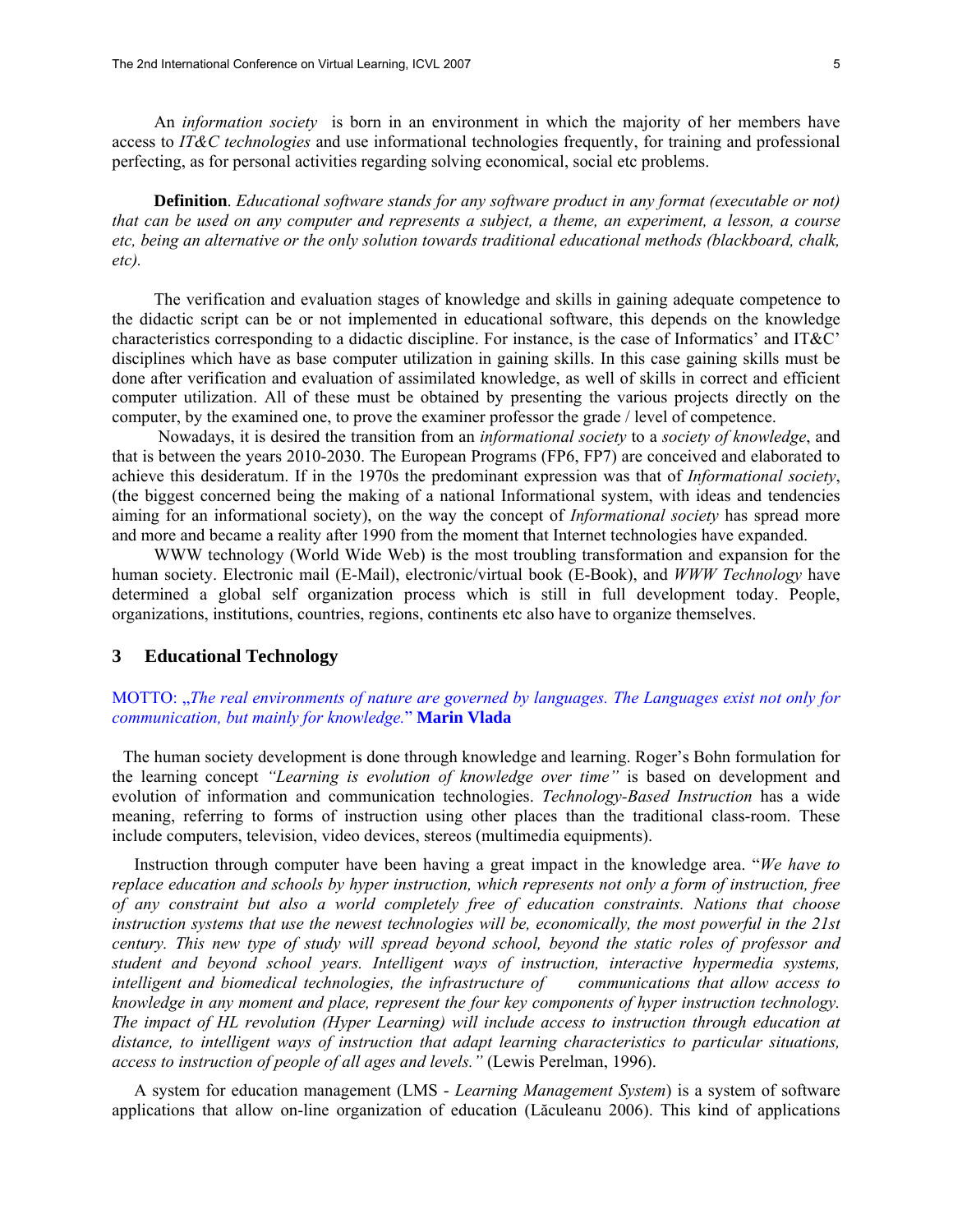allow tracking progresses of instruction, test results, exams in on-line training, and aim going through the entire educational course. Most LMS applications allow information transfer to other administration software of recordings of whole educational process. Universities have been and still are the leaders in adopting new technologies to increase access to education and tutoring.

The professor James Taylor (*Southern Queensland University, Austria*) presents in his article "*Fifth Generation Distance Education*" the following stages:

- 1<sup>st</sup> generation The Mail Model based on typing technology;
- generation Multimedia Model based on typing, audio and video technologies;
- $3<sup>rd</sup>$  generation Tele-Learning Model based on telecommunications technologies to provide synchronic communications opportunities;
- $\bullet$  4<sup>th</sup> generation Flexible Instruction Model based on on-line teaching over the Internet;
- $5<sup>th</sup>$  generation Flexible Intelligent Learning Model.

At (Anohina 2005) it is shown a classification of terms used in the *Virtual Learning* field. There are 8 basis groups for the most used terms: The C Group (*Computer*), The I Group (*Internet*), The T Group (*Technology*), The D Group (*Distance*), The O Group (*Online*), The W Group (*Web*), The E Group (*Electronic*), The R Group (*Resources*). The used education concepts are: instruction, learning, teaching, tutoring, and education.

Integrating New Technologies into the Methods of Education (Microsoft Research Cambridge, UK), by researching in cognitive psychology's standards and methods, it improves the teaching learning evaluation activities at all academicals levels, and all forms of curricular fields. *"The learning quality becomes superior when true understanding of the learning subjects becomes main objective. In this way, professors have the possibility to see what students know and can truly understand."* (Oldfather & West, 1999).

McCombs and Whistler (1997) have theorized 12 major learning principals that puts the pupil/student in main role and which refer to the following aspects: The nature of the learning process; The objectives of the learning process; Building your own knowledge system; Superior thinking; Motivational influences on learning; Intrinsically motivation in learning; Task's characteristics that stimulate motivation; Limits on individual development and favorable moments; Social acceptance, self- esteem and learning; Individual differences in learning; Cognitive filters.

## **4 IES Project and AeL platform**

# MOTTO: *"All what is correct thinking is either mathematics or feasible to be transposed in a mathematical model."* **Grigore C. Moisil**

The **IES** - *Informational Educational System* is a complex program initiated by *Research and Education Ministry* in 2001, with main objective supporting the teaching-learning process in academic levels with the newest technologies. The program supports the objectives of education Reform, it is according to the action plan *e-Europe 2005* started by *The European Union* and with the European initiative of e-Learning.

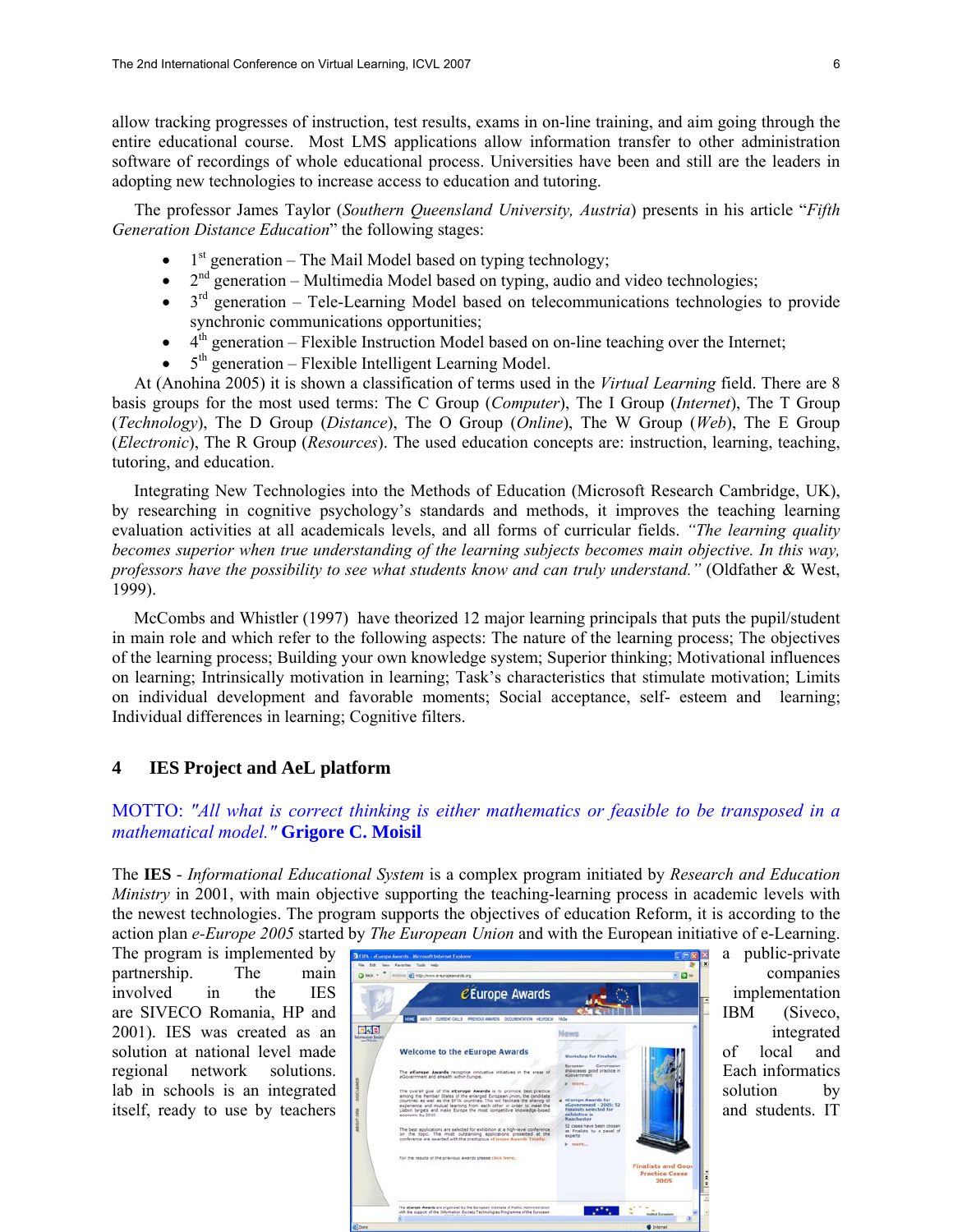labs (local solutions) are integrated in a logic network that includes all the schools in a region. All regional systems are themselves integrated in a national network connected to Internet and controlled by the management IES unit which is at the Research and Education Ministry.

Nowadays, the following have been done:

High schools: 1510 informational platforms (25 computers, servers, printer etc) – 37150 latest generation computers; 1510 servers; 1510 installed and configured networks; over 3000 formed network administrators; over 23800 trained professors;

Schools: 3228 informational platforms – 33000 latest generation computers; 3228 servers; 3229 installed and configured networks; over 35000 trained professors; CCD: 42 platforms for professors' tutoring – 840 computers; 42 servers; 210 instructors; 25 credits out of 90 onto course levels (Istrate and Jugureanu, 2006, Jugureanu 2005).

 AEL is a complete solution for *e-Learning,* teaching/learning support. AEL has administrative and delivering capabilities of various types of *educational content,* such as multimedia interactive and tutorial materials, exercises, simulations, educational games and so on. AEL is *an integrated teaching/learning and content management system*; meant to support professors/tutors, students, content developers, and the other participants in education process. Although initially conceived for universities/education at distance, AEL is know used for the academicals level, being extremely suited for various language studies, regions, various study levels and types of organizations. The latest technologies are being used: *Enterprise Java Beans, jdbc, Java servlets, jsp-s, Java applets, XML.* 

 *The IES Project* is considered to be the most reworded Romanian *e-Project.* Thereby, AeL – Learning and Content Management System – platform has been noticed and reworded in the European Competition *e-Europe Awards* for e-Government (http://www.e-europeawards.org). Also, *AEL Lessons,*  in a competition with 20000 projects from 168 countries, were considered the best educational content in the world. The competition was called World Summit Award (http://www.wsis-award.org) and designated it's winners in the WSIS, at Tunis in 2005. These results were possible through the consequent involvement of the SIVECO company in *supporting various local, national or international events* in the **e-Learning** field: "*Siveco Coup* – national contest of educational software" (organized by Siveco company), *NCVL* – National Conference on Virtual Learning and *ICVL* – International Conference on Virtual Learning (organized by Bucharest University), *eLSE* – Scientific communications session "e-

(organized by ICWE GmbH-Berlin, www.online- educa.com ) etc.

curricular concept process. Educational content (lessons –



educational software) : 1700 multimedia lessons; 9500 interactive and individual moments; 7400 simulations of phenomenon studied in school; 1100 process emulations; 3 math, physics and chemistry editing programs; 7 interactive tutorials for PC utilization; courses for English language lessons, for study years 1-8 (Siveco 2006).

*Academic AEL platform* is a learning platform assisted by computer through flexible excellence, with a friendly interface, specially created for educational and administrative needs of a university creating (Siveco 2006):

• Filling the existing system with standardized educational content specific for technical faculties (process simulators, virtual experiments, chemical labs, dedicated diagrams and graphics);

• The integration of applications with specialized informatics applications (IOLS, simulators, editors, video – conference, CAD software, dedicated platforms, virtual encyclopaedias and dictionaries, knowledge bases);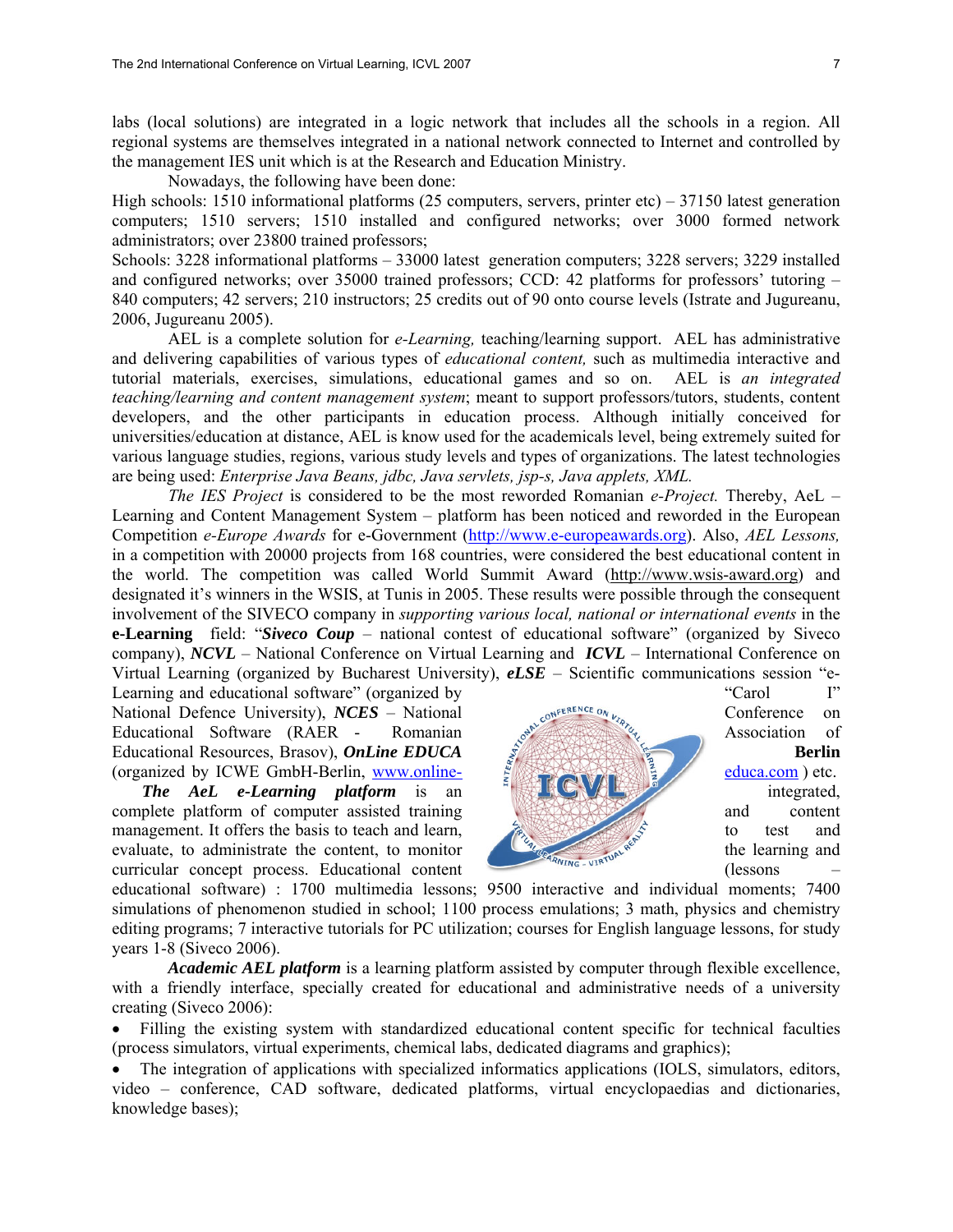• Improvement of present modules for management of didactic activities and of communication with different functions (forum, chat, video-conferences, time schedule, opinion polls, organization of packages for courses, planning, tracking and evaluating educational activities for creating and administrating educational content, multimedia materials, students' testing and evaluating, monitoring the training process and evaluating its results).

## **5 What's next ? Adaptive thinking ?**

## MOTTO: *"The book of nature is written in the characters of geometry"* **Galileo**

The dynamic of informational *flow* in the last years creates an amazing vision on **educational process,** and mostly on school activities. In a perspective of only  $10 - 15$  years, we know today that our students, because of *technological diversification* to which they will be direct participants, will have to change 10 – 14 places of work by the age of 38. This is also because the 10 most wanted jobs that will be in 2010 didn't exist in 2004.

An **educational system** has to implement new valences considering that fact we are preparing pupils and students for:

- Jobs that not exist and are not defined yet;
- To use technologies that aren't yet invented;
- To solve problems about we don't know-how to be solved.

All these aspects have to be analyzed and implemented considering that today the following are already happening (Intel Education Services 2007):

- Every month *2,7 billions of unique questions* are enunciated on Google;
- Every day over *6 billions of text files* are surfing the INTERNET:
- Over *3000 books* are published every day and *the informational volume* of the year 2007 reaches

**1.5 Exabytes** (1.5 x  $10^{18}$ ), meaning more than the information sum of the last 5000 years; the increase rate is doubled every 2 years.

These challenges and changes in the society have to determine essential adaptations to these changes for all factors of the educational process:

- Pupils, students and professors have to be prepared to face the fact that everything they learn in the first 2 years of study, in the  $3<sup>rd</sup>$  year is already old;
- The teaching-learning-examination methods have to quickly adapt to modern educational methods.

The common element of every **present educational system** is the 3 "gained *cognitive reflexes*": writing, reading, calculating. We will have to know to create this kind of reflex: *computing thinking* or *statistic thinking.* 

Beyond *writing, reading, and calculating* we will have to invent another thing: **adaptive thinking!** The presence of simulators, process emulators, and formative interactivity in the true act of learning it cannot be at "*fashion*" level, but it must rise to "*necessity*". **The multimedia interactive educational content**  and **integrated platforms** for computer assisted education (CAE) can answer the question: "*How do we form adaptive thinking?*"

# **References**

- [1] A. Anohina, *Analysis of the terminology used in the field of virtual learning*, *Educational Technology & Society*, 8 (3), 91-102, (http://www.ifets.info/journals/8\_3/9.pdf ), 2005
- [2] Roger E. Bohn, *Measuring and Managing Technological Knowledge*, pp. 295-314 in Dale Neef a.o., Eds, The Economic Impact of knowledge, Butterworth-Heinemann, Boston, 1998 and Sloan Management Review, vol. 36, number 1, fall 1994, http://irps.ucsd.edu/faculty/facultydirectory/roger-e-bohn.htm